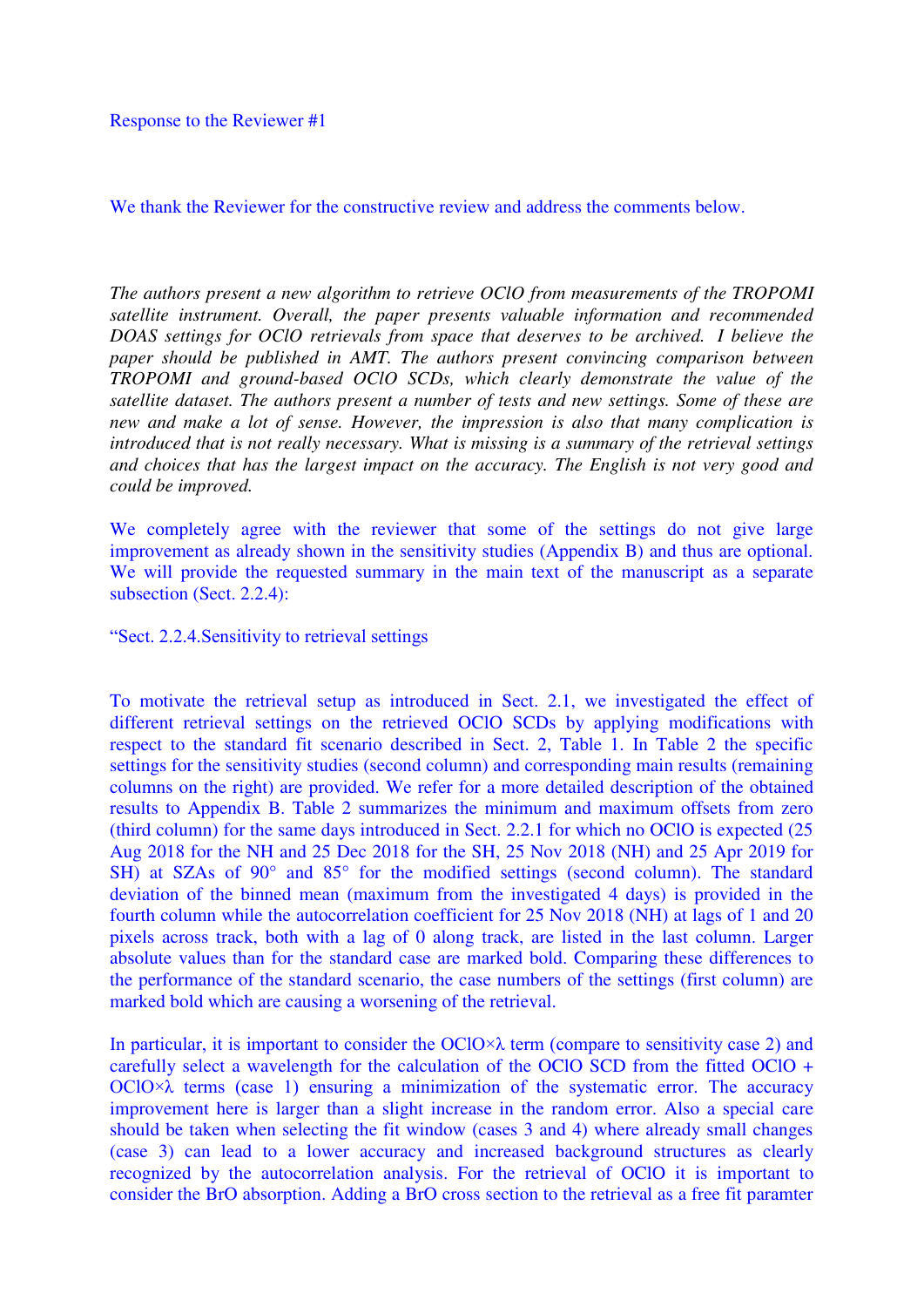however leads to large retrieval errors (case 9). Applying a BrO correction (Appendix A4) by subtracting the BrO signal retrieved in another fit window suitable for retrieval of BrO is important to account for the wavelength dependency of the BrO AMF (case 8). Interestingly, the exact BrO profile height although providing a larger offset at higher SZAs is not so important (case 7). Also the consideration of a  $NO<sub>2</sub>$  Ring spectrum (Appendix A3) is providing a significant improvement. It is also necessary to include in Ring spectra calculated at two temperatures (case 11) as well pseudo absorbers accounting for changes of the slit function (Beirle et al., 2017).

Not important in the context of the investigated fit settings is the use of the (theoretically more accurate) mean of the normalized earthshine spectra (Appendix A1.2) instead of the mean of the earthshine spectra (case 5). Besides that also the offset correction  $\lambda$ 2 /I0 term can be neglected. Also the intensity weighted convolution (case 14) is considered optional leading to a correction of only about 3 times below the current accuracy level"

Table 2. Specific settings and results for the sensitivity studies, for details see Appendix B.

|    | Nr. Implemented modifications with respect to the standard<br>fit settings | Systematic<br>offset<br>$(\times 10^{13} \text{ cm}^{-2})$ at | Standard dev. of the<br>binned mean $(\times 10^{13}$<br>$cm^{-2}$ ) at SZA 90° | Autocorrel. coeff. at<br>lags across track of |
|----|----------------------------------------------------------------------------|---------------------------------------------------------------|---------------------------------------------------------------------------------|-----------------------------------------------|
|    |                                                                            | <b>SZA</b><br>$90^\circ$<br>(85°)<br>minmax                   | $(85^{\circ}, 60^{\circ})$ max                                                  | $1(20)$ pixels for $25$<br>Nov 2018 (NH) (%)  |
|    | Standard scenario                                                          | $-1.21.4$ ( $-0.90.4$ )                                       | 1.80(0.65, 0.29)                                                                | 4.2(0.5)                                      |
| 1  | Calculation of the OCIO SCD from fitted OCIO +                             | $-1.81.2(-1.40.2)$                                            | 1.63(0.59, 0.27)                                                                | 4.5(0.9)                                      |
|    | $OClO \times \lambda$ terms at 377 nm (instead of 379 nm)                  |                                                               |                                                                                 |                                               |
| 2  | Retrieval without the OClO $\times \lambda$ term                           | $-2.21.2(-1.80.1)$                                            | 1.57(0.57, 0.26)                                                                | 5.2(1.4)                                      |
| 3  | Slightly different fit window I $(363 - 391$ nm) (as e.g.                  | $-1.31.4(-1.00.3)$                                            | 1.78(0.65, 0.29)                                                                | 4.7(0.8)                                      |
|    | by Kühl et al., 2004a)                                                     |                                                               |                                                                                 |                                               |
| 4  | Different fit window II (365 - 389 nm) (as e.g. by Oet-                    | $-0.72.5(-1.41.0)$                                            | 2.09(0.76, 0.34)                                                                | 4.7(0.9)                                      |
|    | jen et al., 2011)                                                          |                                                               |                                                                                 |                                               |
| 5  | Fraunhofer reference as daily mean of the earthshine                       | $-1.21.3(-0.90.3)$                                            | 1.80(0.65, 0.29)                                                                | 4.3(0.6)                                      |
|    | spectra (Appendix A1.1) instead of the mean of nor-                        |                                                               |                                                                                 |                                               |
|    | malized earthshine spectra (Appendix A1.2)                                 |                                                               |                                                                                 |                                               |
| 6  | BrO correction (Appendix A4) taking the wavelength                         | $-0.92.0$ $(-0.80.5)$                                         | 1.80(0.65, 0.29)                                                                | 4.2(0.5)                                      |
|    | dependency of the BrO SCD into account assuming                            |                                                               |                                                                                 |                                               |
|    | (Fig. A1) a profile peak at 20 km (instead of 17 km)                       |                                                               |                                                                                 |                                               |
| 7  | BrO correction (Appendix A4) without accounting for                        | $-0.42.8$ $(-0.70.6)$                                         | 1.80(0.65, 0.29)                                                                | 4.2(0.5)                                      |
|    | the wavelength dependency of the BrO AMF                                   |                                                               |                                                                                 |                                               |
| 8  | BrO correction (Appendix A4) not applied                                   | $-0.24.4(-0.41.7)$                                            | 1.80(0.65, 0.29)                                                                | 4.5(0.7)                                      |
| 9  | BrO correction not applied, but the BrO cross section                      | $-2.42.1(-3.3-0.3)$                                           | 2.18(0.80, 0.37)                                                                | 11.2(3.9)                                     |
|    | included as a fit parameter in the OCIO fit                                |                                                               |                                                                                 |                                               |
| 10 | NO <sub>2</sub> Ring spectrum (Appendix A3) is excluded                    | $-2.80.8(-1.7-0.2)$                                           | 1.73(0.63, 0.28)                                                                | 5.0(0.7)                                      |
| 11 | Only Ring spectra for one temperature (280 K)                              | $-0.92.4$ $(-0.51.2)$                                         | 1.80(0.65, 0.29)                                                                | 4.0(0.5)                                      |
| 12 | Fit without the slit function pseudo absorbers (Beirle et                  | $-1.11.3(-1.30.2)$                                            | 1.77(0.65, 0.30)                                                                | 9.2(1.9)                                      |
|    | al., 2017)                                                                 |                                                               |                                                                                 |                                               |
| 13 | Offset correction $\lambda^2/I0$ term excluded                             | $-1.31.4(-0.80.3)$                                            | 1.76 (0.64, 0.28)                                                               | 3.7(0.5)                                      |
| 14 | Standard convolution for the trace gas cross sections ap-                  | $-0.81.7(-0.70.6)$                                            | 1.82(0.66, 0.29)                                                                | 4.4(0.5)                                      |
|    | plied instead of the intensity weighted $(I_0)$ convolution                |                                                               |                                                                                 |                                               |
|    | (Appendix A2)                                                              |                                                               |                                                                                 |                                               |
| 15 | Same as 14 but with the offset correction $\lambda^2/I0$ term              | $-1.01.6(-0.60.5)$                                            | 1.77(0.65, 0.29)                                                                | 3.8(0.5)                                      |
|    | excluded                                                                   |                                                               |                                                                                 |                                               |

We tried to improve the English, but also rely on the proofreading service provided by Copernicus office with respect to the English of the manuscript.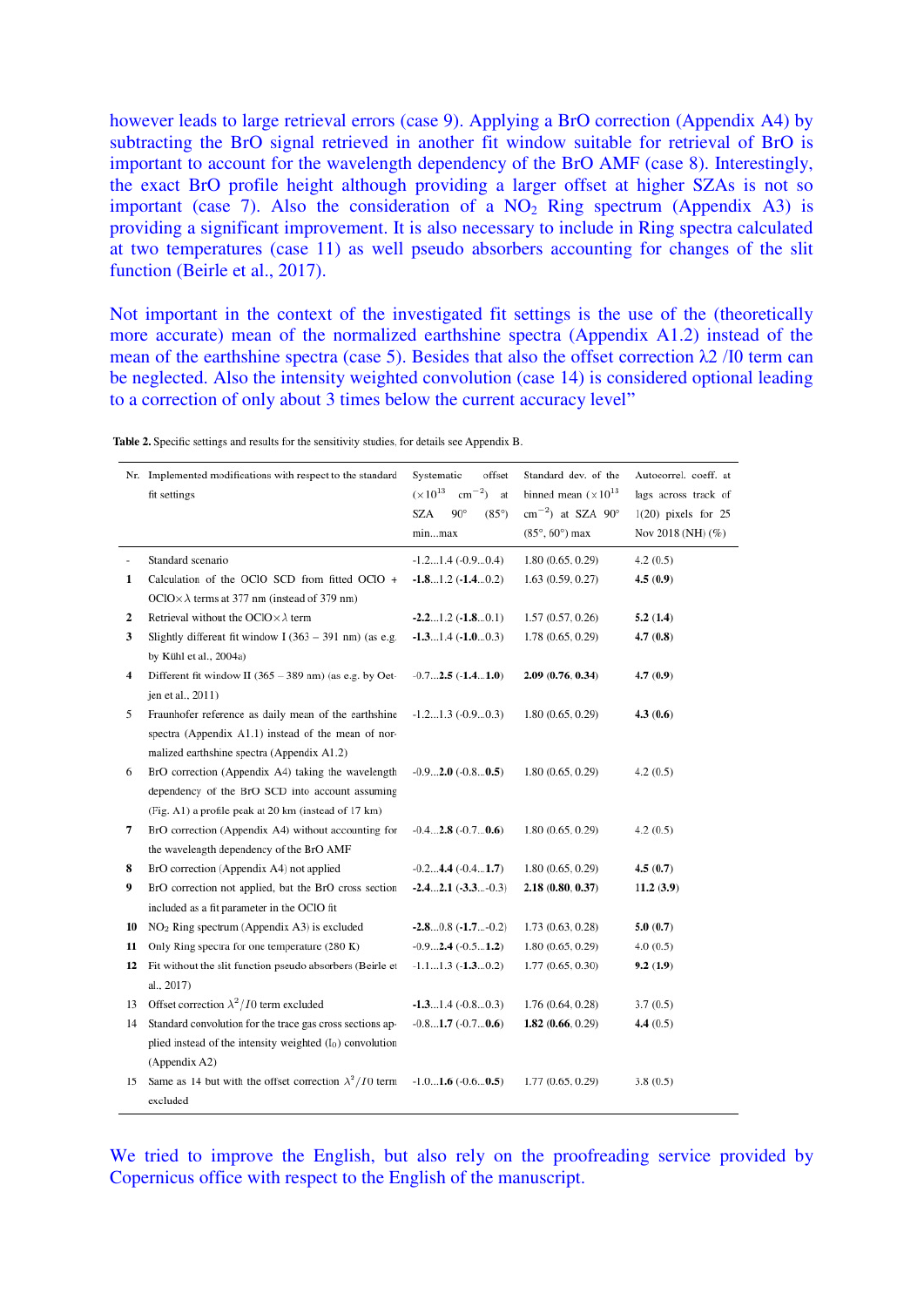# *-Retrieval settings: Section 2.1*

*-Calibration: It is unclear whether it is performed on solar measurements or on mean radiance spectra. In the latter case, atmospheric SCDs should be fitted as part of the calibration step?* 

The calibration is done on the earthshine reference spectra. Absorption by ozone and NO2 are considered here. We add this information to the algorithm description.

*The description in Appending A1.1-2 is unclear. I don't understand what is tau\_i and I\_i and what the proposed weighting (section A1.2) is supposed to solve.* 

tau\_i is the signal of the absorption features to be fitted by the retrieval coming from a single pixel, I i is the intensity of the signal, i.e. for pixels above the clouds there will be a stronger signal than for clear scenes.

The weighting approach ensures that the mean offset of the fit result in the logarithmic domain (optical depth space) in the offset region is zero because the absorption signals are not weighted anymore by the intensities of different pixels. We show in sensitivity studies that this (theoretically better) setting in the OClO retrieval does not play a role which is a good sign: it means that there are no (or at least no spatially variable) OClO signal in the reference region which could provide an offset in case of applying the mean of the spectra in the reference region. Also it indicates that there are no other (no spatially variable) unexplained spectral structures highly correlating with the absorption structures of OClO that also would provide an offset in the retrieved OClO SCDs.

We added the required explanation "...tau i being the signal of absorption features from a single pixel i to be contributing to absorption parameters fitted by the retrieval and the intensity I i being the intensity of the signal, e.g. for pixels above the clouds there will be a stronger signal than for clear scenes."

Also the motivation in the last paragraph of Sect A.1.1. was improved (as a consequence of Eq. A2) "Thus, such a reference spectrum in the DOAS analysis generally would lead to an offset for the fitted parameters even in the reference region if their SCDs are not homogeneous in this region. Also if there is no expected absorption of a particular absorber in the reference region (like it is the case for OClO), the potential errors and the incompleteness of the representation of the atmospheric state by the DOAS model can in theory induce an offset because part of the signal could interfere with the absorption cross sections of the considered absorbers. Fortunatelly the performed sensitivity studies (Appendix B5) show no additional effect from these considerations to the retrieved OClO SCDs. Nevertheless, we eliminate even theoretically such an offset by considerations in the next subsection."

In Sect A.1.2. we added a note that the calculation of the weighted mean reference requires practically no additional calculation effort.

*-The sentence on l106 "The effect for this application is however negligible" is strange. Why introducing something in the text which has no effect?*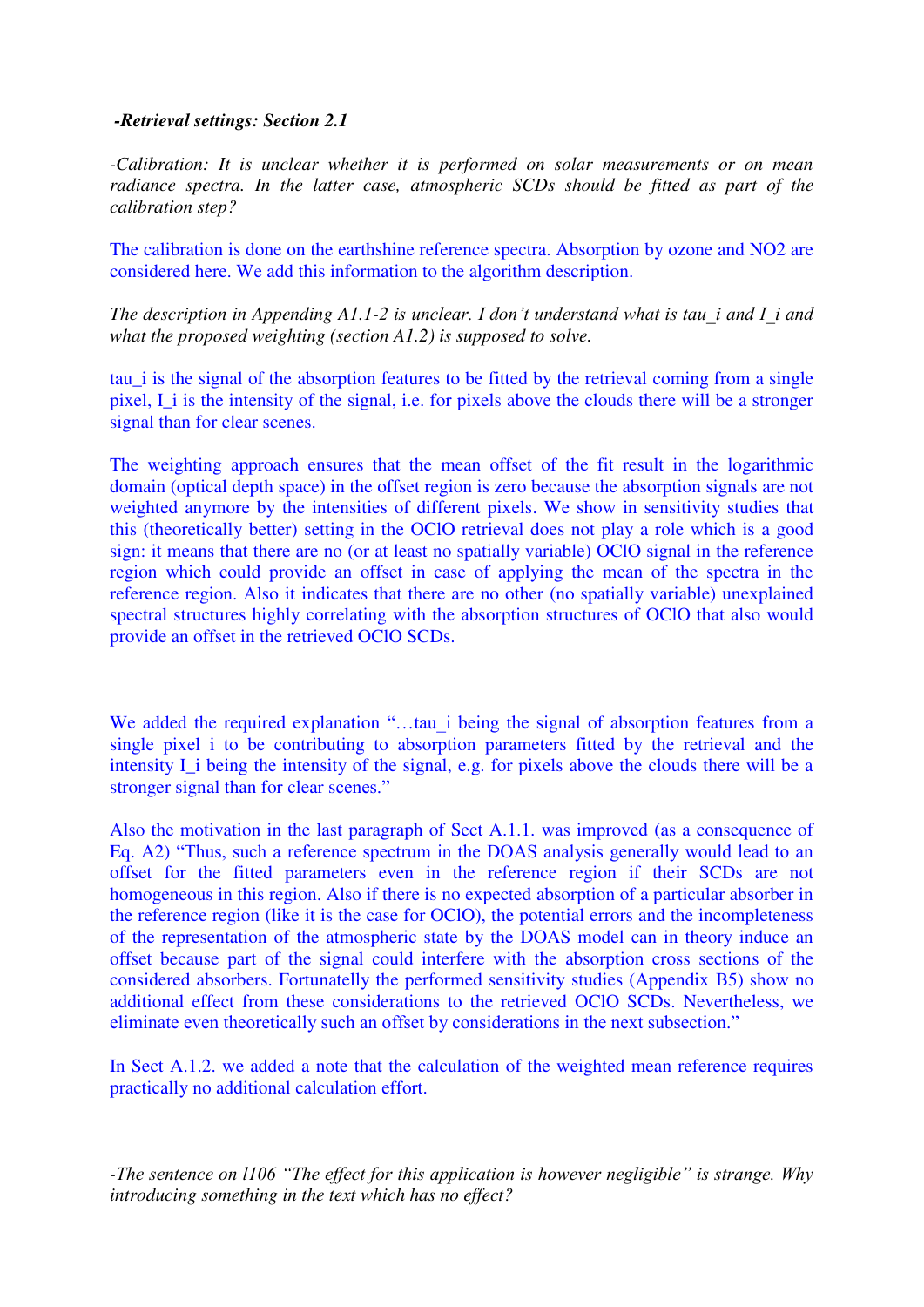It is introduced because from the theoretical point of view it is a better setting avoiding an extra offset (see also previous point) and it is always better to use theoretically better approaches if they do not require any additional effort.

We reformulated the two sentences referred here to better motivate the use: "The use of the normalized spectra (Appendix A1.1.2) for the calculation of the daily mean (at practically no additional calculation effort) ensures that also spectral features that are not related to OClO but correlate with its cross-section are not producing an artificial offset. The effect of this theoretically better approach for this application is however negligible."

*-the description of the Ring effect is unclear. It is explained that Ring spectra are calculated at 2 Temperatures from the reference spectrum. Do you mean the reference for SZA 60-65°? If yes, I don't understand how it is calculated. Are the 4 Ring cross-sections fitted?* 

The Ring spectra are calculated from the mean earthshine reference, as it would be calculated from a Sun spectrum. The Ring spectra calculation from the earthshine reference corresponds to the earlier research referenced in the study (e.g. Kühl et al., 2004b, 2006, 2008) Yes, all 4 Ring cross-sections are included in the fit.

We have also performed a test using measured Sun irradiance spectra for the calculation of the Ring spectra but did not find an improvement. Also the use of the Ring spectrum as defined in the S5P+I product does not provide an improvement. For illustration see Fig. R1.

We also made this more clear in the text: "The Ring effect is accounted for by Ring spectra calculated at two temperatures (280K and 210K) in order to account for dependency of Ring structures on temperature, which we found is important (see Appendix B9). The two Ring spectra are calculated from the Earth-shine reference spectrum and included in the fit. Each also is scaled with  $\lambda$ <sup>4</sup> according to Wagner et al. 2009 (additional two spectra). The use of an Earth-shine reference spectrum for the calculation of the Ring spectrum is in accordance with previous studies (e.g. Kühl et al., 2004b, 2006, 2008) and is found to give a slight improvement with respect to the calculation of the Ring spectra from measured Sun irradiance spectra."

A statement with respect to Ring spectrum as for S5P+I is also added at the end of Sect. 4. See the response to the Reviewer 2.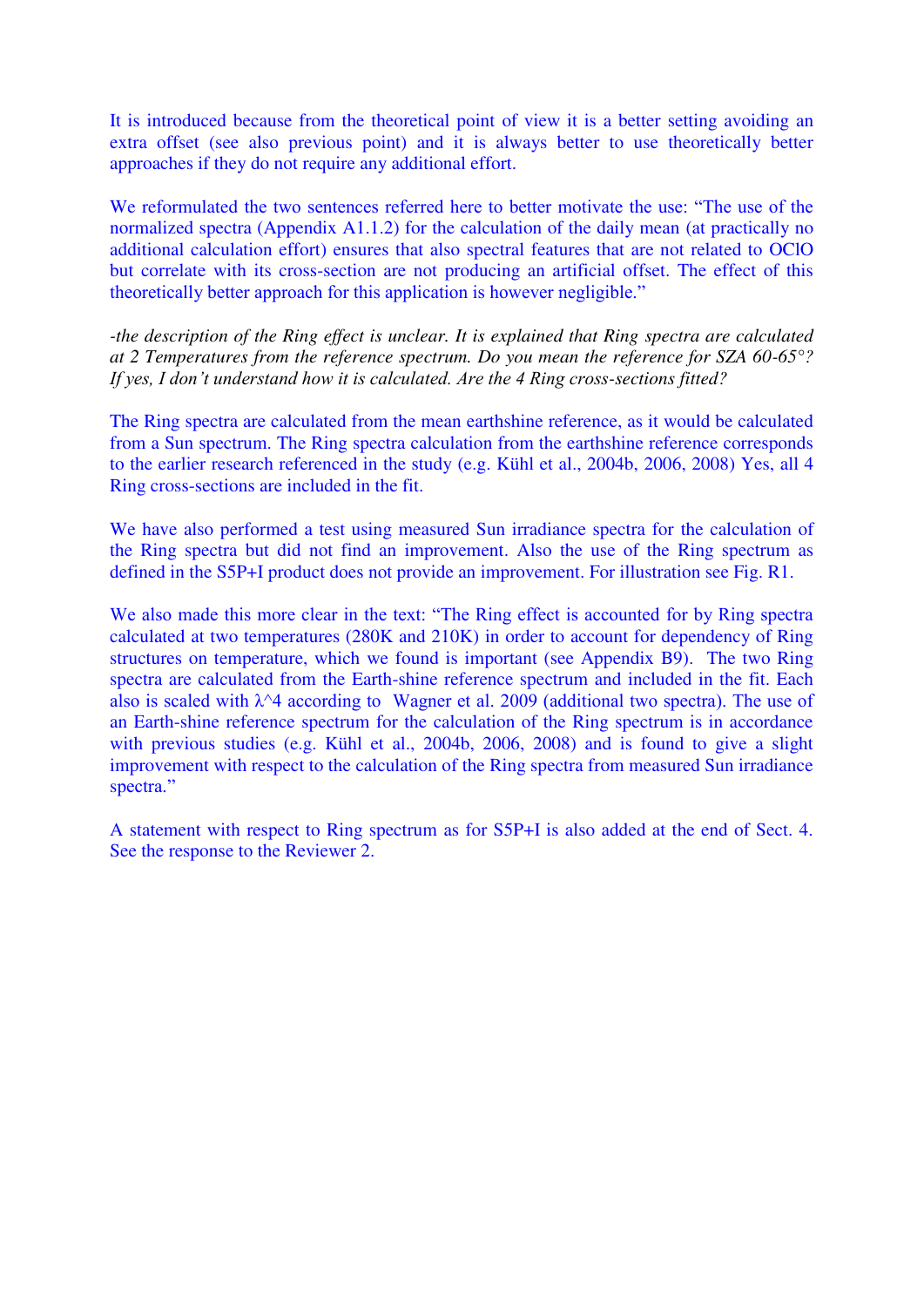

Fig. R1. Top: Retrieved daily mean OClO SCD as function of SZA (resolution 0.2°) (similar as Fig. B1 in the manuscript) for days in two different seasons for the retrieval using a Sun reference spectrum for the calculation of the Ring spectra (21), using the same Ring spectrum as for the S5P+I retrieval (25), using the Ring spectrum as for the S5P+I retrieval and also scaling it by  $\lambda^4$  (26) in comparison to the standard settings (standard). Bottom: calculated autocorrelation coefficients for the mentioned cases (similarly as in Fig. B3 in the manuscript).

#### *-Section 2.2*

*To help the reader, I suggest to add directly in Fig1 the indication of which days are expected to have enhanced OClO or not. In Fig1 left, the marker "x10" should be "divided by 10"?*

Many thanks for these suggestions, which we implement as suggested.

*-Figure 3: it would make sense to show the standard error also or instead of the std (which is already shown in Fig1).*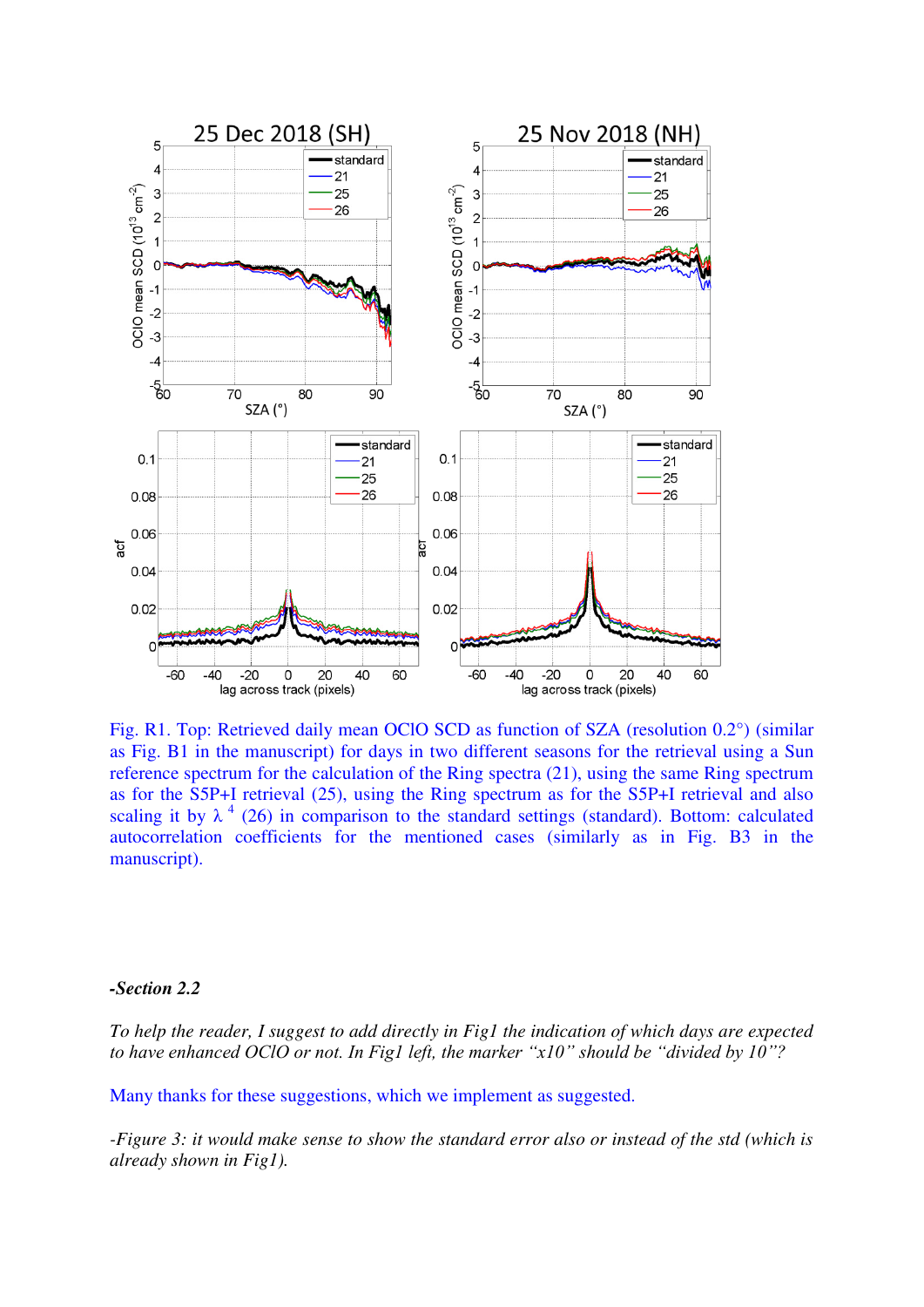We do not understand this suggestion. Fig. 3 already shows standard deviation of the binned mean (which assuming independent random variables is standard error of the mean). Fig. 1, however, shows mean standard deviations of single pixels. In other words, Fig. 3 does not show the same quantity as Fig. 1 and already illustrates the standard error of the binned data.

## *-Section 3:*

*-the ground-based data are not analyzed using the same settings as used for TROPOMI. It is not fully clear to what extend and how this can explain the observed differences. E.g. in Fig6 left, there is a clear offset of ~1e13 cm-2 between TROPOMI and ground-based data for low SZA. Is this related to different DOAS settings, sampling bias, other? Please discuss this in the text.* 

The comparison was performed with datasets of ground base datasets with settings obtained by independent studies. We already demonstrate the effect of a different setting for Kiruna (Appendix C) showing a worse result, nevertheless also there the offset is still below 2e13 cm-2. For Kiruna we have found that the usage of a reference spectrum from a different day can slightly modify the offset. Nevertheless the offset is below the accuracy of the retrieval and thus can be neglected which we will add as a statement to the manuscript. A more detailed investigation, in particular a study towards unifying OClO retrieval settings for different instruments, would be an important investigation on itself and as such is more as just a validation exercise and would reach far outside of the scope of this paper.

*-Interestingly at Neumayer, the scatter of the SCD differences is much higher than for Kiruna. Is it because the SCDs range is larger? Or is there an instrumental related difference? Or something else? Please elaborate.* 

We can only speculate for the reason of larger scatter of the differences at Neumayer. Surely the SCD range and diurnal variation of the SZA is larger there because of the different latitudes of both sides and the specific TROPOMI orbital properties. There are also systematic differences in the difference plots from year to year (Fig. 8) which results in larger scatter as can be seen in Fig. 9, left. Also different retrieval settings compared with the Kiruna analysis could play a role but this cannot be confirmed without additional investigations.

We add: "We can speculate that the scatter for Neumayer in comparison with Kiruna is larger because of the different latitudes of both sites and the specific TROPOMI orbital properties along with the different retrieval settings."

*-Section 4: it would be good to understand what is the dominating factor explaining the offset between the 2 OClO data sets. I imagine it is probably related to the use of irradiance as reference spectrum and it is likely the largest source of error of the retrievals.* 

We have found that the use of an irradiance spectrum as reference spectrum does likely not explain the differences as it would lead to a rather constant offset along the whole orbits. The comparison of both datasets to the ground based data revealed that the difference is limited to high SZAs for cases with low OClO. We added the information to the paper that the reference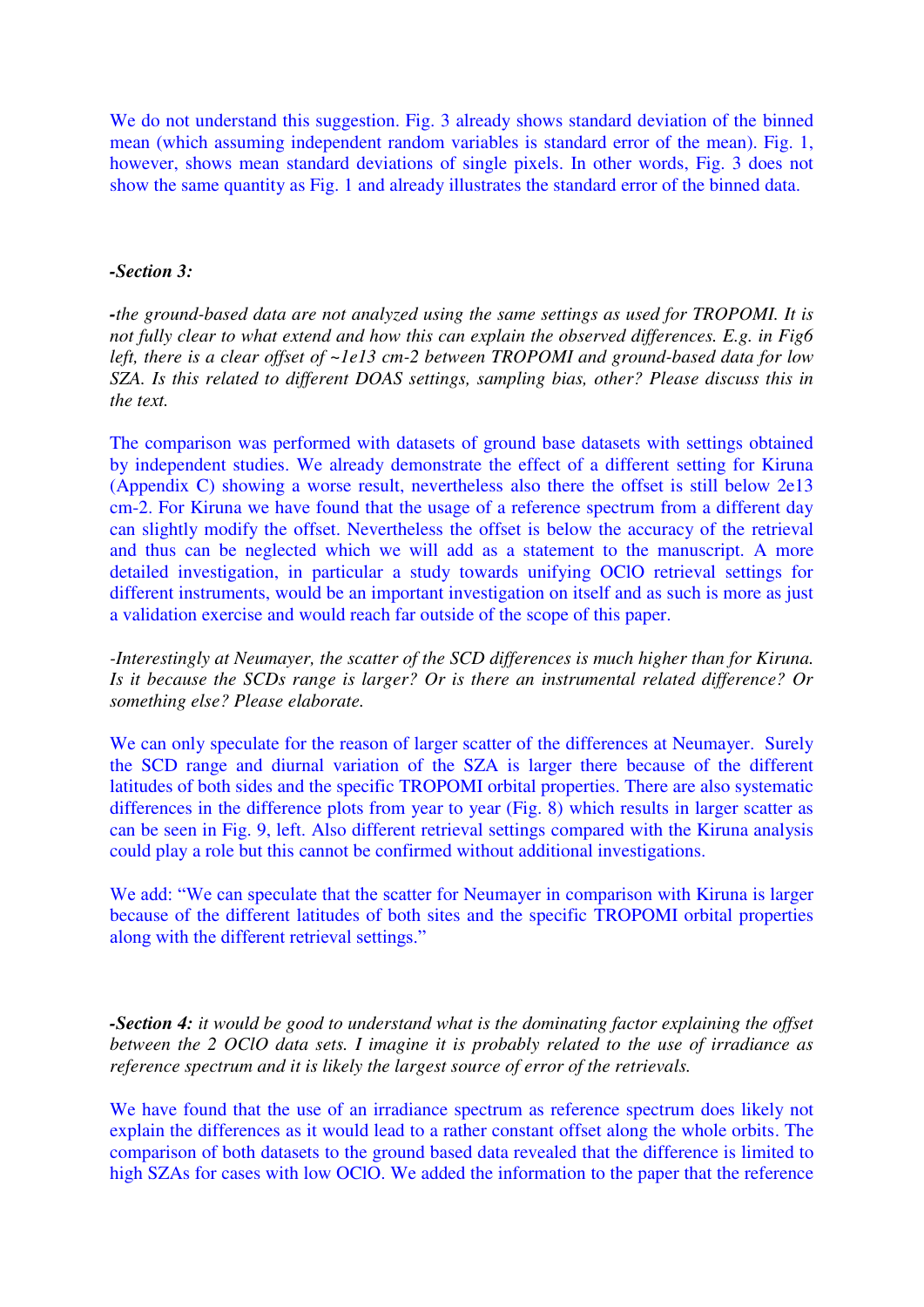spectrum can likely not explain the offset. See also the response to the Reviewer 2 for more details.

*-The Appendix B is hard to digest. I suggest to add a summary table (extending Table B1) in the main text with typical errors on the SCDs coming from the main sensitivity tests so that the reader can have a rapid idea of what matters and what not.* 

This comment comes back to the general comment at the beginning of the review. We will follow the suggestion and add the suggested table and to the main text (see the answer to the comment about the summary of the sensitivity studies above).

*How the errors from the sensitivity studies are relevant compared to the typical OClO values and the differences from the validation exercise?*

Given that the differences in the validation exercise can include additional errors (e.g. different radiative transfer, collocation, instrumental and retrieval settings), it is probable that some of the retrieval settings for TROPOMI could be still relevant even if they cause smaller differences than found in the validation exercise. Thus we think that the errors from the sensitivity study should be put in a relation to the retrieval errors of the standard setting as already estimated in Sect.2.2.1. Thus we list in the summary table of the sensitivity study the errors of the standard scenario as well and compare the performance of the sensitivity cases with the performance of the standard scenario.

*-Sensitivity studies 5, 6, 13,14,15 have very little impact on the results. Consequently, one could argue that the related settings introduced are not really necessary. E.g. the mean of normalized earthshine spectra, the offset correction quadratic term could be optional.* 

Yes, of course. We will add a discussion for this along with the information in the new table as suggested above.

#### *Minor comments*

*-Abstract: the first 10 lines are too generic for an abstract and should belong to the introduction section. "OClO" is defined twice in the abstract.*

We remove the sentences from the abstract. The information is already provided in the introduction.

*- "so called" -> "so-called"*

corrected

*-wording such as "Last but not least" should be avoided.*

#### We reformulate affected sentences

*-lines 315-316: a reference to a next section (Sect. ??) is erroneously made. Please remove.*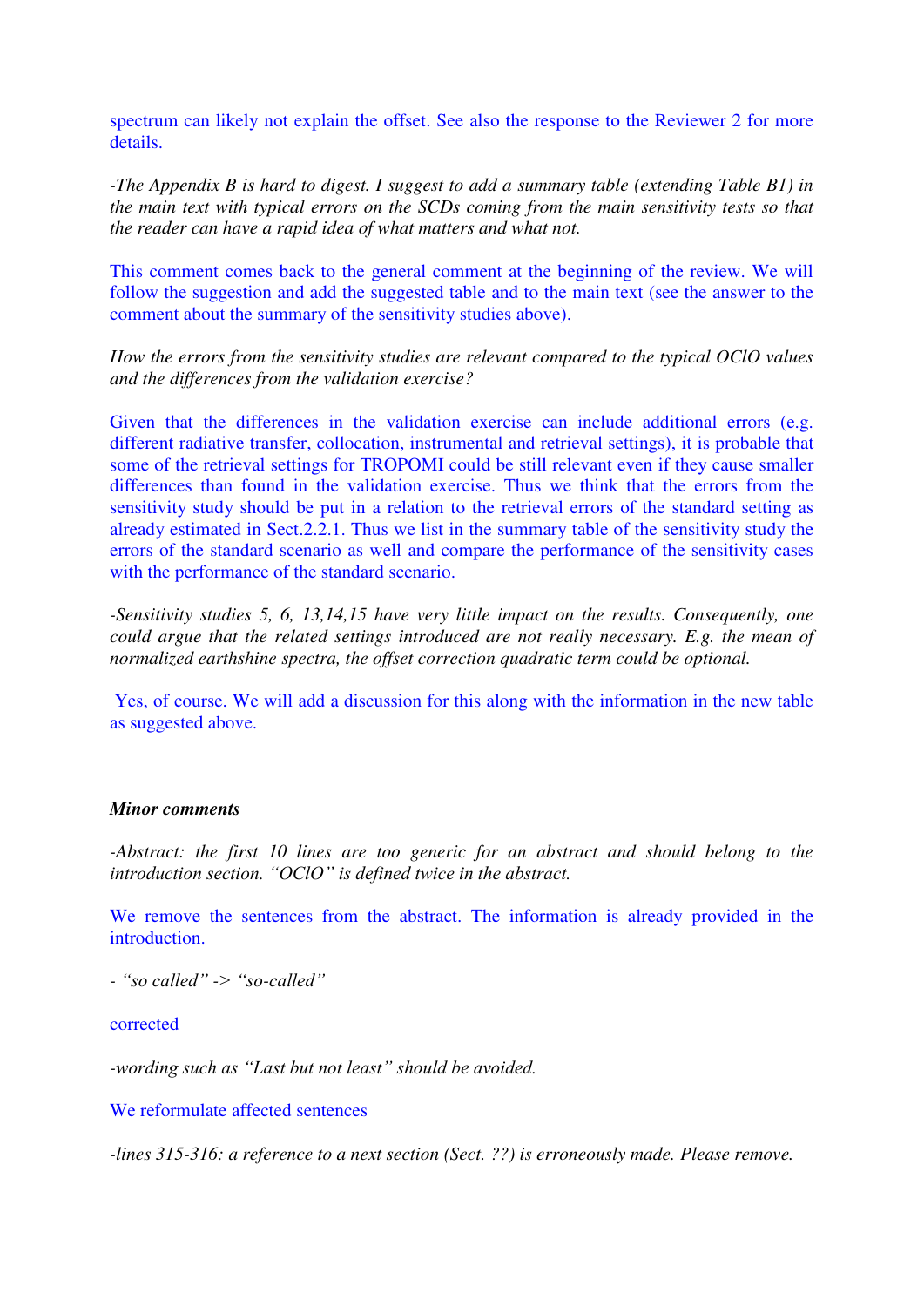Here should be a reference to the manuscript [https://acp.copernicus.org/preprints/acp-2021-](https://acp.copernicus.org/preprints/acp-2021-600/) [600/](https://acp.copernicus.org/preprints/acp-2021-600/) which in an earlier stage was part of the manuscript presented here. In that earlier version it was presented as a separate section to which a reference was made. After suggestion by the former editor, we split the original paper into a technical part (AMT) and a part with TROPOMI results and their meteorological interpretation (ACP). We oversaw the old formulation while splitting. We add now the correct reference to the second manuscript.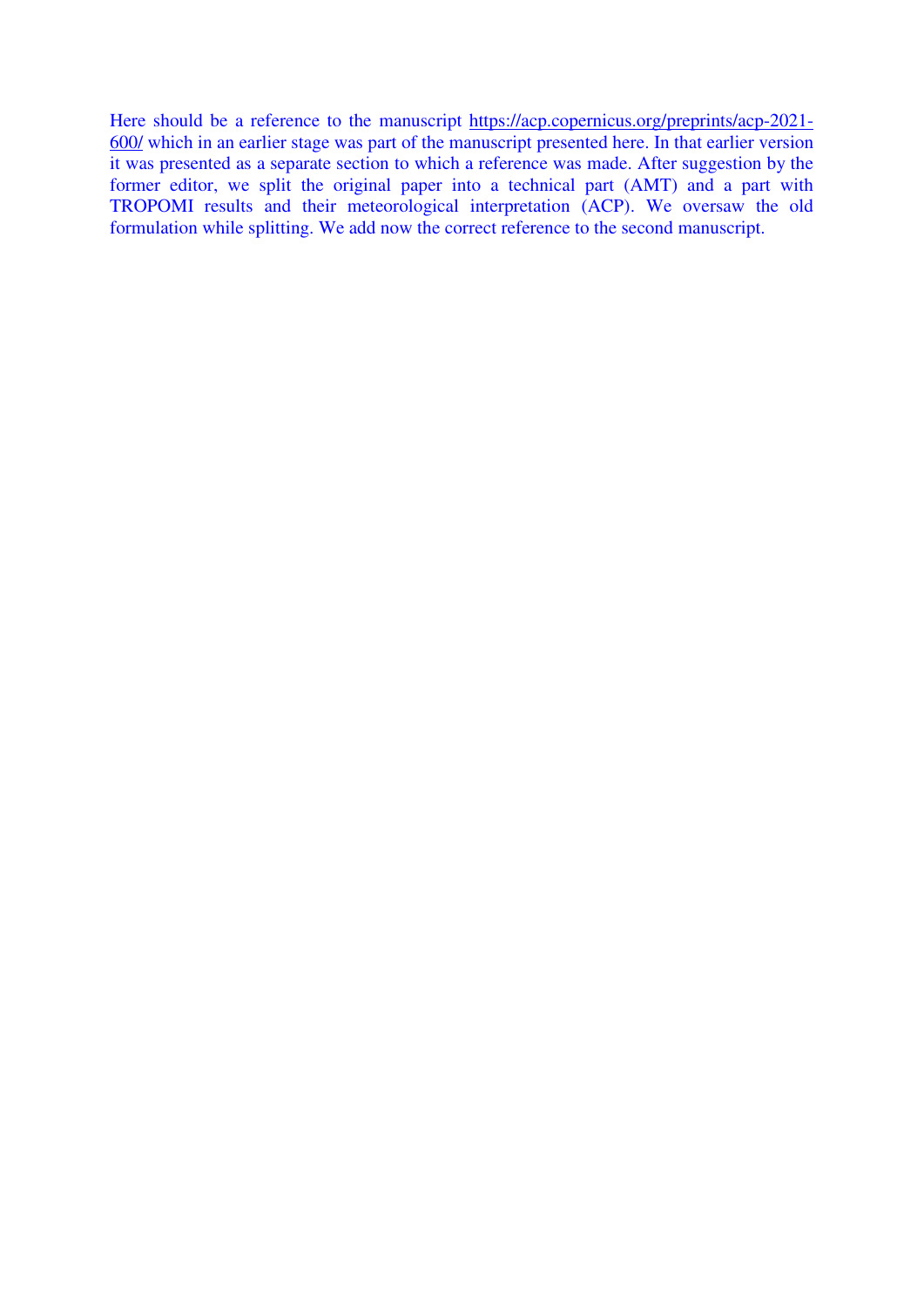Response to the Reviewer #2

We thank the Reviewer for the constructive review and address the comments below.

### *General Comments:*

*In this work, a new retrieval algorithm of the slant column densities (SCDs) of OClO is proposed. This algorithm, aimed to be applied to TROPOMI DOAS measurements, takes into account different spectral effects not considered in previous retrievals. A corresponding error analysis of some retrieval settings has been performed. The authors also present a comparison between OClO SCDs, obtained by TROPOMI trough the new algorithm, and from ground-based zenith DOAS measurements at Kiruna and Neumayer stations. The results show a very good agreement with these instruments (especially at Kiruna). The SCDs of OClO obtained in this work have been also compared to preliminary S5p+I OClO products during different periods of the year, showing similar SCD evolution but presenting an offset between both datasets.* 

*All the manuscript (text and figures) is clearly presented. The new concepts and settings introduced in this new algorithm are exhaustively explained (appendixes), as well as the corresponding error analysis and sensitivity studies. I think that the results exposed in this work will be useful for the treatment and analysis of the OClO SCDs obtained by TROPOMI. Thus, I think the the paper should be publish in AMT. However, I think that some questions should be better clarified.* 

*My main concern is that the authors of this work claim that the new algorithm improves the retrieval results, but looking at the comparison between SP5+I and the results of this work, can that be really stated? The new algorithm takes into account several fine effects that, in principle, should improve the OClO SCDs retrieval and decrease the corresponding errors. But, in practise, how can we say that the results of these work are better than those of SP5+I? For high SCDs, results are very similar, and for low SCDs the offset between both datasets cannot be explained. It is true that, as the authors explained, OClO observation is not expected when the temperatures are still warm, as it is observed in the results of this study (Figure 10). Contrarily, SP5+I results show a background level of OClO. But, it can be affirmed that the results of this work are better than those provide by the SP5+I? Did the authors compared the results of both algorithms with independent measurements (as those of Kiruna or Neumayer)? Please, explain better.* 

In our opinion there is a misunderstanding here: We do not claim that our algorithm improves the retrieval results only looking at the comparison between our results and the preliminary SP5+I data. To claim that one algorithm is better (or not), not only the results themselves but also the errors should be considered. Since SP5+I is in development and a complete error analysis is not available yet (published), we cannot judge on this. Also given that our algorithm is developed independently of the SP5+I project, we just present the data of the comparison and state in conclusions that "A nearly perfect correlation (correlation coefficient being practically unity) is obtained with the comparison to the preliminary data of the operational S5P+I retrieval algorithm. In the S5P+I data however a systematic positive offset is found." Besides the statement that OClO observation is not expected when the temperatures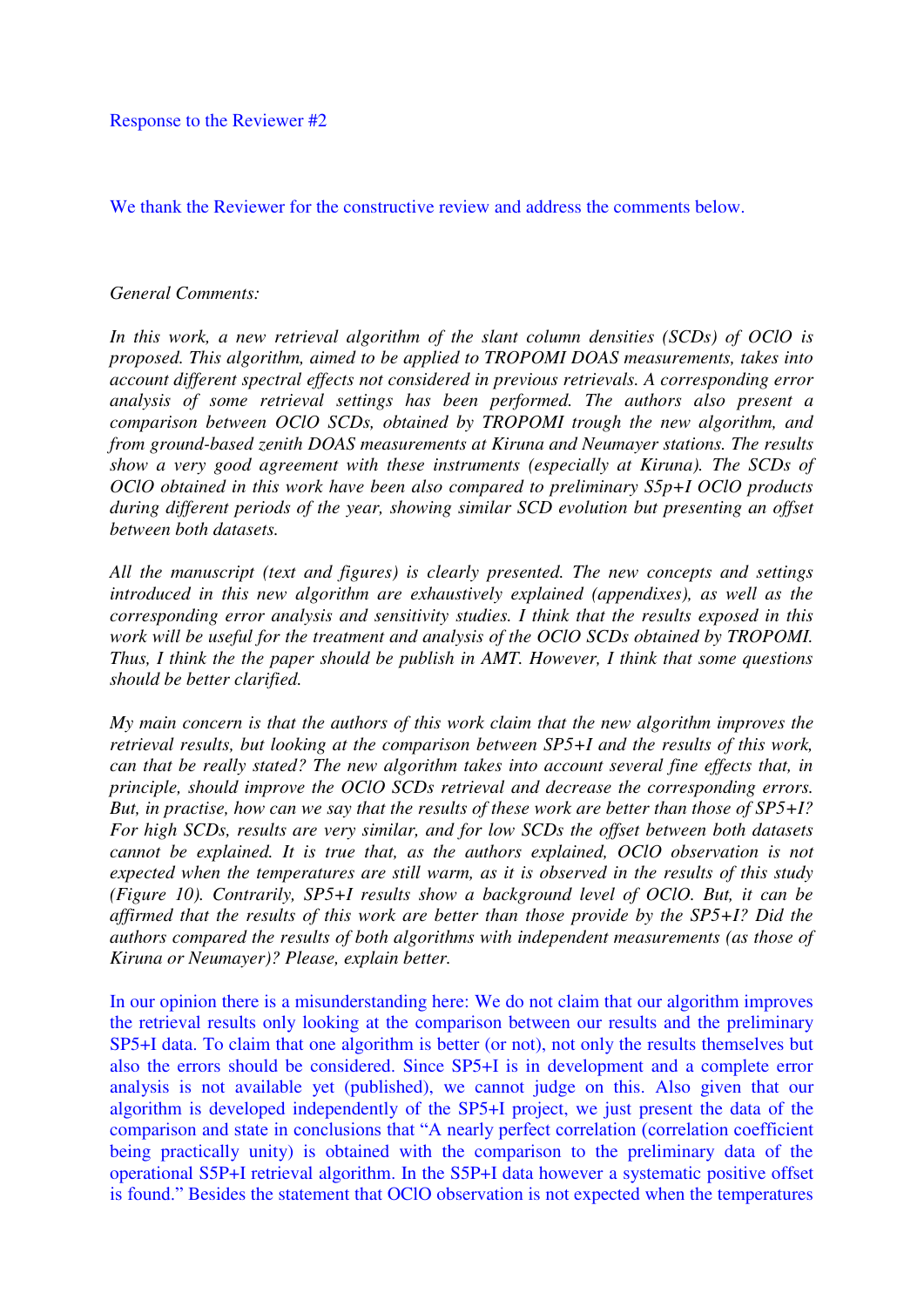are still warm, we also do not state that our results are better than those of SP5+I and we do not want explicitly to pretend to give such a statement. We will now add "with respect to the presented algorithm" before "is found" of the cited sentence. The better agreement at high SCDs can very likely be explained by the different air mass factors leading to the regression slope being different from 1:1 and considering the regression offset. To better explain this we will add to the text in Sect. 4, L320: "The slope different from unity and the offset of the regression thus explain the good agreement at high OClO SCDs and the offset at low SCD values". To answer the last question, we have made a comparison of the data of both TROPOMI algorithms to the ground based measurements (see below) which however we think is not necessary to be shown in the paper as this would distract reader from the main focus of the paper on the current retrieval.

We found that the differences in the agreement of the TROPOMI datasets with the ground based data are limited to high SZAs for time periods with low OClO. Fig. R1 shows that the discrepancies for the S5P+I data are larger than those of our algorithm in comparison with the Kiruna data. The reason for this finding is that generally lower OClO SCDs are observed in Kiruna than for Neumayer where, due to many days with very high OClO SCDs, a much better overall agreement is achieved.



Fig. R1. The same as Fig. 9 (in the manuscript), with differences between TROPOMI OClO SCDs of our algorithm (left plots) or the preliminary S5P+I data (right plots) with zenith sky OClO SCDs measured at Kiruna (top) and Neumayer (bottom).

We will add/modify the statement about the discrepancies in the manuscript in the last paragraph of Sect. 4: "A comparison of S5p+I OClO SCDs with the ground based data (not shown here), performed in the same manner as the comparison in Sect. 3 between this study and the ground based data, showed generally a very similar agreement between S5p+I and the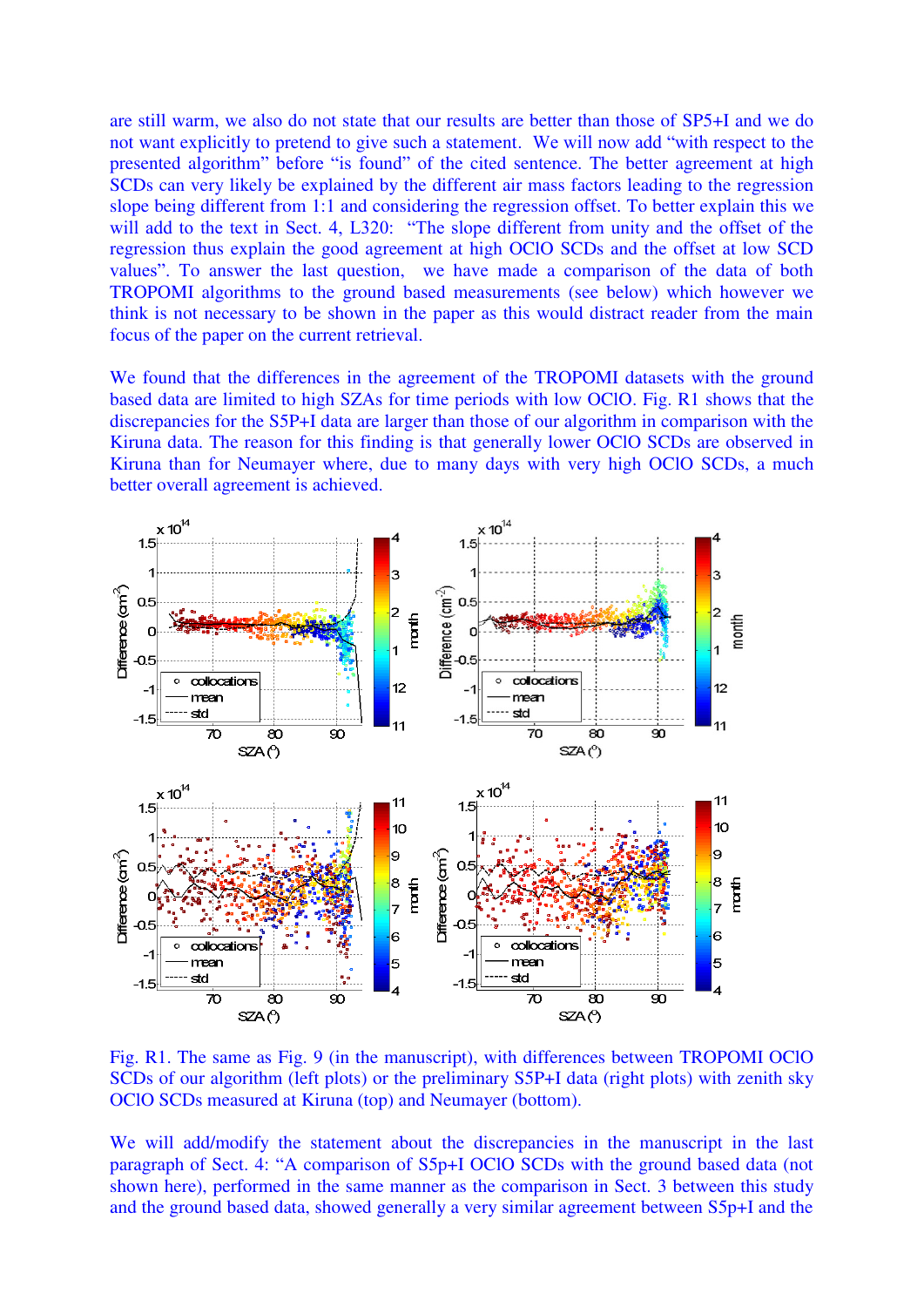ground based data. Larger differences between the S5p+I OClO SCDs and the ground based data than for our analysis was found for observations at high SZAs with low OClO SCDs, thus consistent with the findings in this section. As a consequence, the application of the solar irradiance instead of the earthshine spectrum as Fraunhofer reference cannot likely explain the differences because it would provide a similar offset for all SZAs. Also the use of a Ring spectrum as defined in the S5p+I preliminary product (not shown here) did not provide a better result. Thus we can speculate that the differences could be related to the usage of different fit windows, together with still uncompensated higher order effects in the current version of the S5p+I OClO fit as the consideration of the wavelength dependency of fit parameters becomes more challenging in larger fit windows. The differences might also be related to the implementation of the empirical terms in the S5p+I retrieval or instrumental effects, but such detailed investigations are beyond the scope of this study."

## *Specific Comments:*

*I would like also to clarify some questions:* 

 *Figure 1: Some days of different periods of the year for both, NH and SH, have been presented. Are those days representative of the corresponding periods? If it is the case, do you think that the bias introduced by SZA at each season could be, at least partially, corrected somehow?* 

Yes, the days are representative for the corresponding periods. We make this more clear in the manuscript modifying the sentence on L145 "The days are selected to represent different atmospheric conditions" by adding "…at different time periods". So far we have not found a possibility to correct for the offset otherwise we would have done this already. Nevertheless the systematic error is low also in relation to other error components as shown later in the manuscript (e.g. at the end of Sect. 2.2.3). And as shown in the sensitivity studies the offset varies in a similar range depending on various fit parameters.

*Page 11, line 225: why for clear sky cases the signal to noise would be lower?* 

Typically clear sky cases have lower albedo, hence the backscattered or reflected light by clouds or Earth surface is lower. We add in brackets "due to a typically lower effective albedo"

# *Technical Corrections:*

*Page 4, line 102: "Earthshine" instead "Earth-shine", for coherence.*

Corrected as suggested

 *Page 6, lines 123-124: A wavelength l=379 nm is selected for evaluation. Please, explain briefly why.* 

We add that "because this wavelength provides a good trade-off between precision and accuracy (see also the sensitivity studies in Appendix B1 and B2)"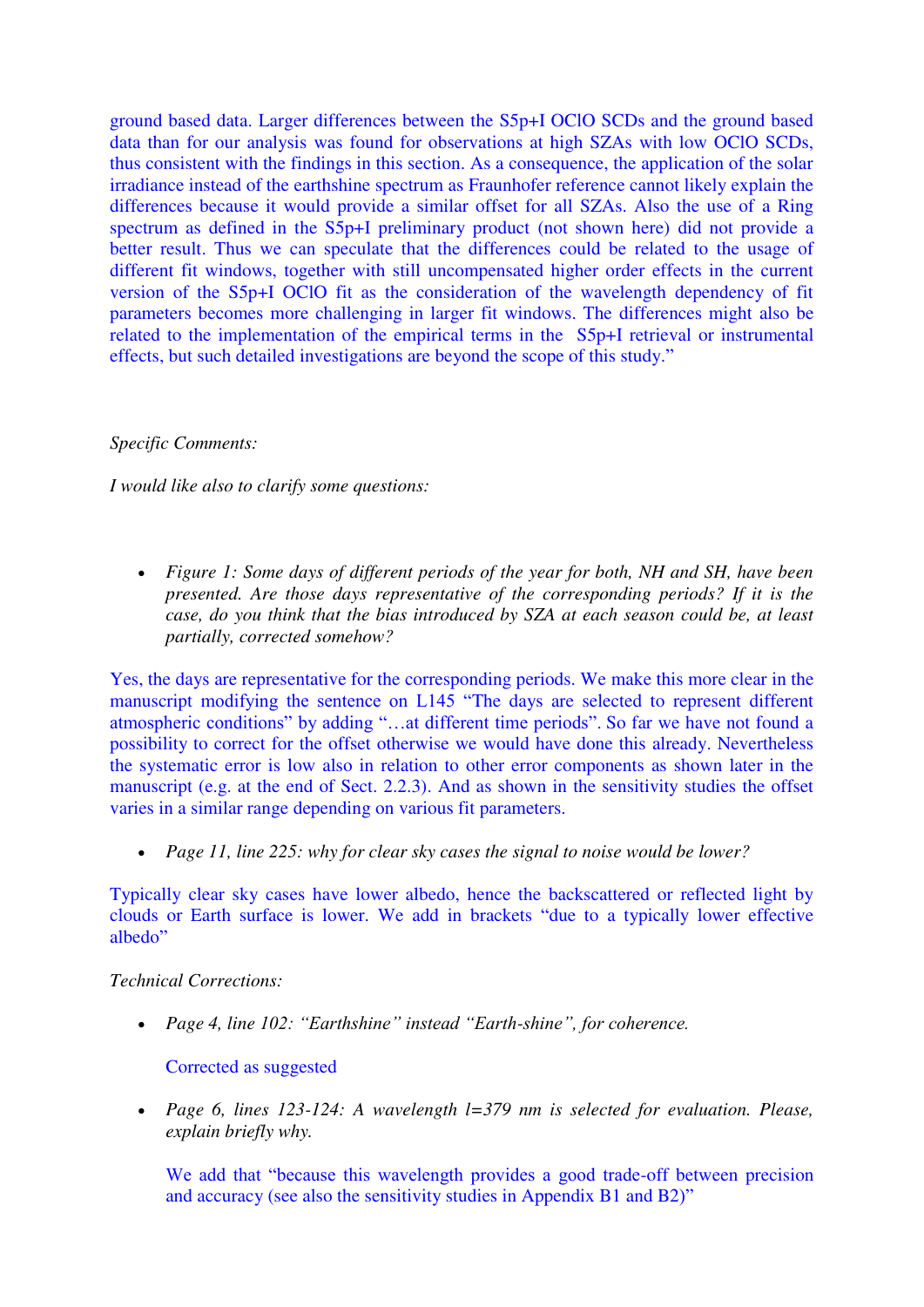- *Legend of Figure 1: ".. indicated in the legend on the right.", instead "left plot".* Corrected as suggested
- *Page 7, line 161: "In an ideal case,.."*

Corrected as suggested

*Page 17, line 316: "(Sect. ??)"*

Here should be a reference to the manuscript https://acp.copernicus.org/preprints/acp-2021-600/ which in an earlier stage of the manuscript here was presented as a separate section to which a reference here was made. After suggestion by the former editor, we split the original paper into a technical part (AMT) and a part with TROPOMI results and their meteorological interpretation (ACP). We oversaw the old formulation while splitting. We add now the correct reference to the second manuscript.

*Page 25, line 476: "depends on both", instead "depends both on".*

Corrected as suggested

*Page 25, line 489: "Within the chosen OClO fit window,..".*

Corrected as suggested

*Page 25, line 490: "cross section" instead "cross-section", for coherence.*

Corrected as suggested throughout the paper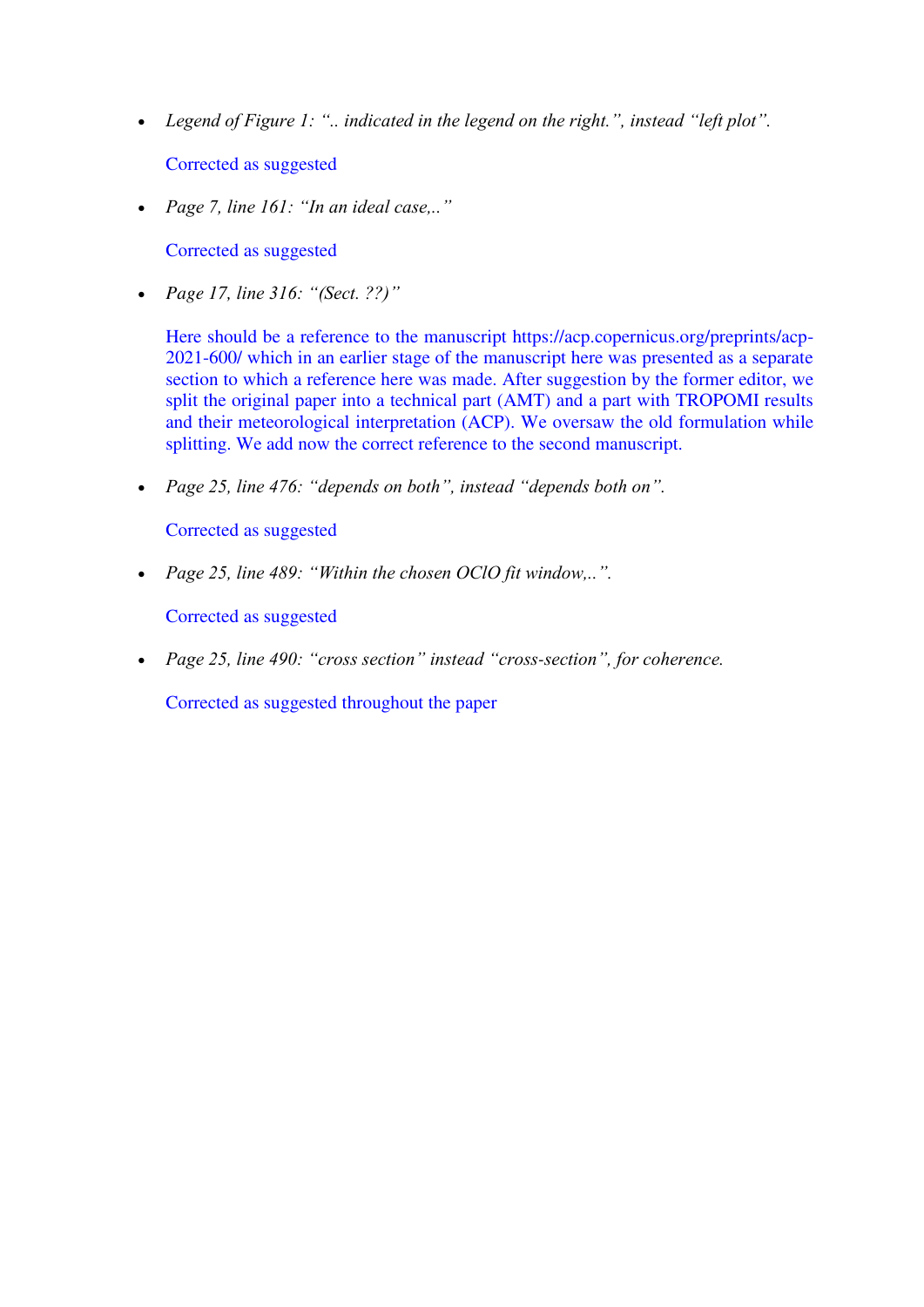We thank the Reviewer for the constructive review and address the comments below.

*This manuscript presents a retrieval algorithm for OClO slant columns from TROPOMI measurements using the DOAS technique. To improve the accuracy of the retrieved data, the authors introduce additional fit parameters accounting for spectral effects which have previously not been accounted for and they provide a discussion of the uncertainty estimates including a novel application of an autocorrection analysis.* 

*The authors show that their retrieval of TROPOMI OClO slant columns is in good agreement with ground-based zenith sky measurements made at two polar stations. They also compare their TROPOMI product with preliminary data retrieved with the operational TROPOMI OClO retrieval algorithm and discuss the observed differences.* 

*The study is clearly presented in the manuscript, and in addition, the authors also provide substantial material describing relevant retrieval concepts and settings (Appendix A) and an extensive sensitivity study investigating the effect of the different retrieval settings on the OClO slant column data in comparison to a standard scenario (Appendix B). The paper is recommended for publication in AMT.* 

## *General comments:*

*While some of the aspects included in the uncertainty analysis of the retrieval include a novel approach (the application of autocorrelation for the systematic error analysis), stating that this is overall a new retrieval algorithm seems to me somewhat exaggerated since my understanding based on the manuscript is that the difference to existing algorithms is mainly that additional fit parameters have been used. If that is not correct, and the algorithm is indeed novel then please describe this clearer in the text.* 

Of course the algorithm is still a DOAS algorithm (as reflected in the title) and the concept of DOAS limits the innovation just to using different fit parameters - can there be a novel DOAS algorithm then at all? The algorithm is a new DOAS algorithm for OClO from TROPOMI, also new is that additional fit parameters have been introduced for a DOAS retrieval for the first time. Of course we would not like to pretend to exaggerate and thus agree to replace "novel" in this context in the first sentence in conclusions with "new". We also modify the sentence in the abstract "Here we present a new retrieval algorithm of the slant column densities (SCDs) of chlorine dioxide (OClO) by DOAS" by adding "… from measurements performed by the TROPOspheric Monitoring Instrument (TROPOMI) instrument on board of Sentinel-5P satellite."

*Also, in the conclusions, the authors state that 'the detection limit is similar to the detection limits of earlier instruments' – i.e. that this has not really improved – but then, also in the conclusions, they state that 'Including these terms improves the retrieval results especially for low OClO SCDs'. Aren't these 2 statements contradicting each other?*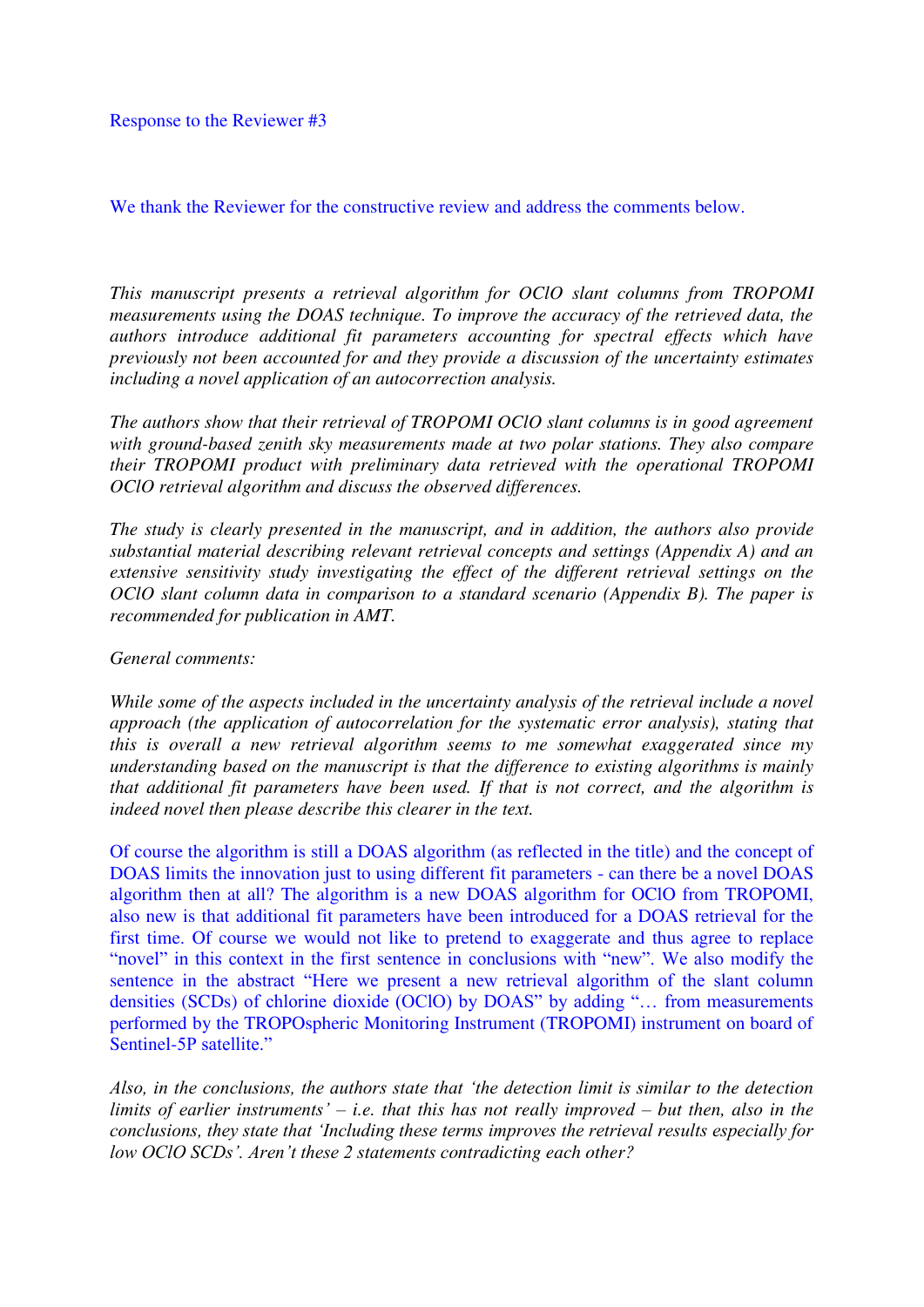We want to say that the detection limit is similar to the detection limits of earlier instruments if we grid the measurements to 20x20 km2 area which is much smaller than the resolution of previous satellite instruments. Thus TROPOMI measurements provide a clear improvement with respect to previous instruments. Including the additional terms improves the retrieval results especially for low OClO SCDs. This statement is not contradicting as the inclusion of the additional terms improves the error budget and in particular the accuracy of the retrieval.

We modified the mentioned statements in the conclusions to make this more clear:

"Including these terms improves the accuracy of the retrieval results especially for low OClO SCDs."

and:

"Thus a detection limit of about 0.5-1  $x10^{14}$  cm<sup>-2</sup> at SZA of 90°, similar to the detection limits of earlier instruments, is achieved but at a substantially smaller spatial resolution. Thus TROPOMI OClO measurements provide a clear improvement with respect to previous instruments."

*Specific (minor) comments:* 

*Page 1, line 5: Should read 'From the measured spectra, highly resolved …'*

The text has been removed according to the suggestion by the Reviewer 1

*Page 1, line 11: Just use OClO since this has been already introduced in the paragraph above.* 

After the removal of the text before, OClO now is introduced here for the first time

All comments below are considered as suggested

*Page 1, line 15: '… effects, a higher order …'*

*Page 1, line 21: typo: 'operational'*

*Page 10, line 125: left bracket is missing* 

*Page 12, line 250: '… zenith sky …'*

*Page 12, line 252: '… in a fit window of …'*

*Page 12, line 252: replace 'considered' with either 'included' or 'used'*

*Page 17, line 306: '.. are listed: The retrieval …'*